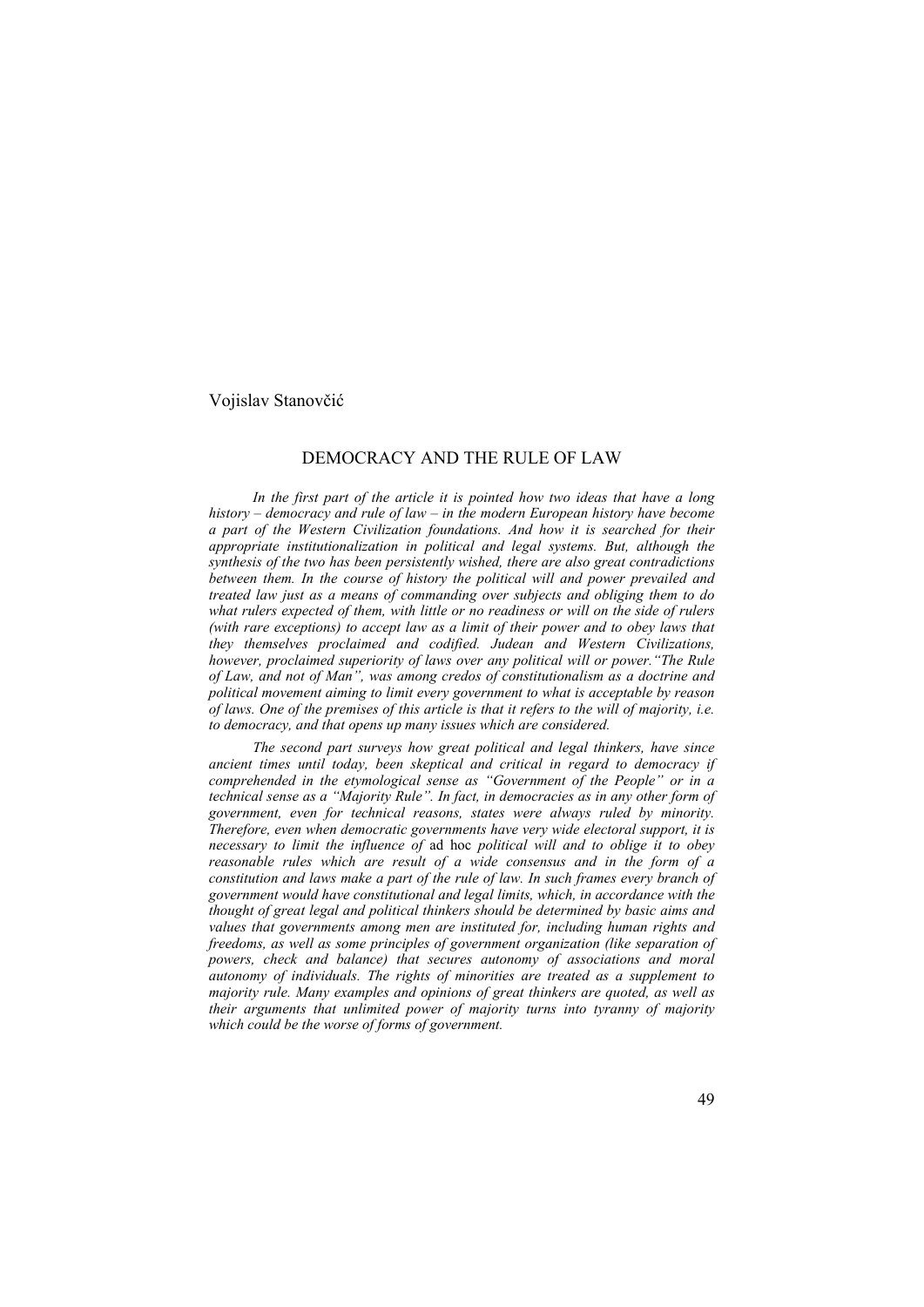*The third part deals with a number of difficulties that have to be overcome, specially in countries with the heavy burdens of authoritarian systems legacy and with present-day difficult situations and grave problems. Finally, it deals with institutional arrangements and accommodations that should be necessary to make in order to achieve a synthesis of the rule of law and in such frames the freedom, values, institutions and procedures which provide space for democratic participation and government.* 

Key words: *Foundations of Western Civilizations. – Political Will vs. Law. – Constitutionalism. – Tyranny of Majority. – Rights of Minorities. – Human Rights and Freedoms. – Separation of Power (Checks and Balance)*.

### 1. HOW COULD INTELLECT NORMS MODERATE THE RULE OF MAJORITY?

It is generally considered that the Western European civilization is one of the very few civilizations founded on the Rule of Law, although the idea itself goes a long way back. Also, it has been assumed that, perhaps the greatest and the most important invention of human kind is moral regulation, that is, sanctioned rule of behavior (contained in the meanings of Brahman' and Buddhist' *dharma* or Greek *nomos*) 1 . However, in the course of history, in a relationship between political will and law, political will was predominant, to the extent that it even used the law as a means to communicate the requirements (obligations, expectations) to its subjects. Only Hebrew and the Western European civilizations proclaimed the primacy of norms over every political will, i.e., of authorities/government. In effect, we hold this should also be applied to the will of majority, that is, democracy, but such a view launches a lot of questions. Therefore, this paper addresses several issues: 1. there is a tendency to oversimplify the assumption that democracy is "the rule of majority", and a priori good or absolutely and always the best form of regime; 2. there is an enormous importance attached to the idea of the rule of law (regulations) but not to the rule of law and not the rule of man, which represents one of the devices of constitutionalism as a doctrine and movement aiming to limit and reduce every authority/government within acceptable reasons of law; 3. therein exists an oversimplifying interpretation that the rule of law or Rechtsstaat (a state regulated by laws) consists of implementing a set of laws regardless of their contents; and 4.

<sup>1</sup> I discussed this issue in the paper: "Улога норми и нормативних поредака у историји цивилизација"(The role of norms and normative orders in the history of civilizations), in *ГЛАС* CCCXCIV Department of Social Sciences, book 30, Belgrade SASA, 2005, pp. 139–161.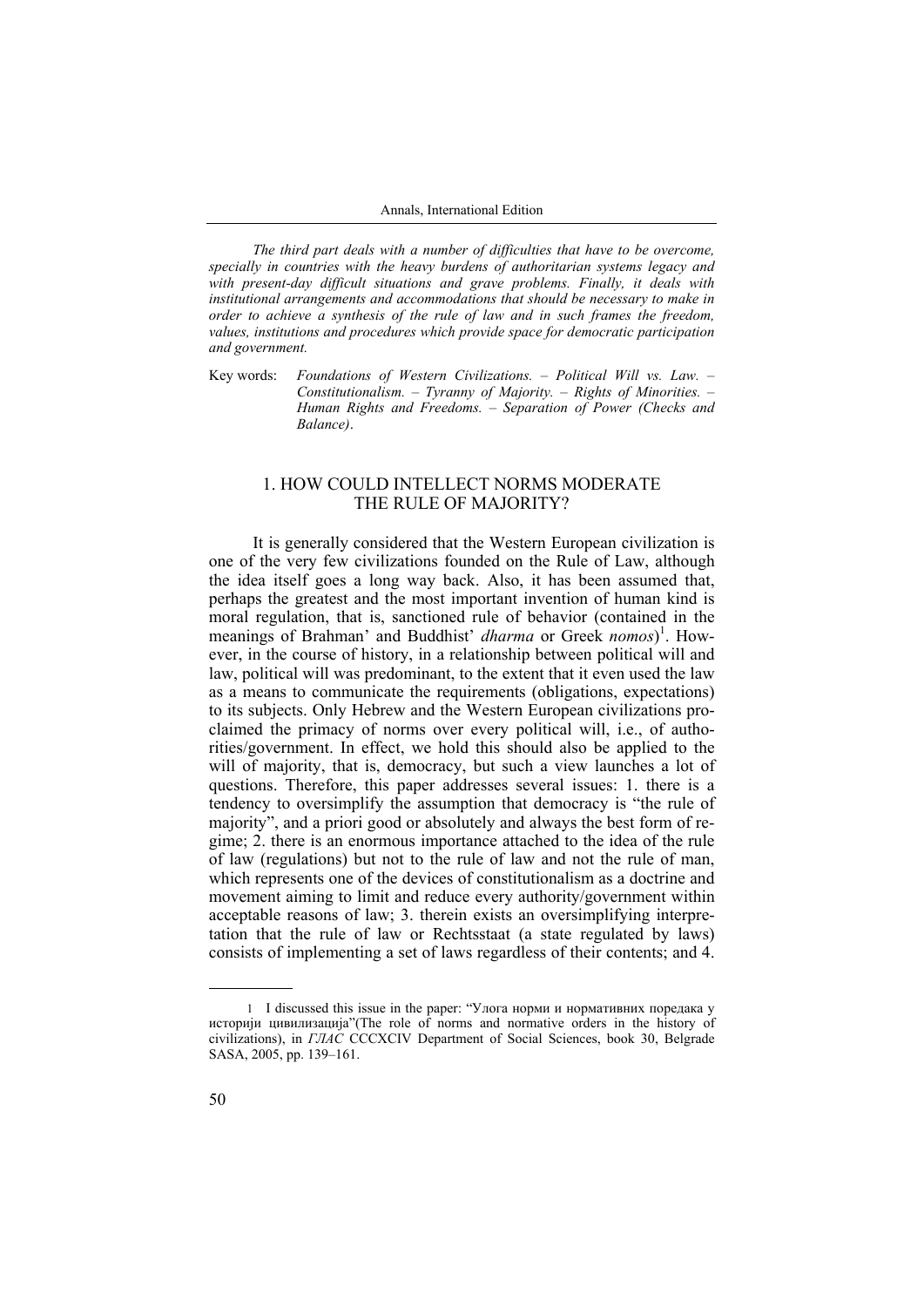certain elements have to be developed in order to draw near the contents of the laws (regulation) and democracy itself, closer to a theoretical assumption on these issues, their meanings and forms.

Arnold Toynbee, in his well– known work *A Study of History*  $(1934–61)$ , described around twenty or so civilizations<sup>2</sup>. So-called democratic civilization was supplemented to the number in  $20<sup>th</sup>$  century<sup>3</sup>; today, the term usually assumes the Western European or North Atlantic civilization. This civilization, more than any pervious one, was founded on proclamations and efforts to establish the idea of the rule of law (in Anglo-Saxon theory and practice, and also Rechtsstaat, in German)<sup>4</sup>. The idea of the rule of law (regulations) and not the man was proclaimed in the Western European legal and political theory a long time before the idea of democracy came into picture. In fact, the idea of the rule of law was taken over from Old Testament, and the thought became incorporated into the Western civilization through Christianity. I have elsewhere discussed Plato, Aristotle and Cicero, as being the founders of the theory "the rule of law"<sup>55</sup>. Some other authors dealing with the rule of law, discussed Cicero alone, while completely omitting Plato and Aristotle. It is not clear why this was  $so^6$ . Much later on, within the Western European

5 See more in the paper "Preteče ideje o vladavini prava: Platon – Aristotel – Ciceron" (The pioneer ideas on the rule of law: Plato, Aristotle, Cicero), *Arhiv za pravne i društvene nauke*, 1986, 3–4.

6 Influential authors, experts in the field of the German and Anglo– Saxon traditions and understandings of the rule of law and democracy, never research the idea fully, omitting thus Plato, Aristotle and "Five books" of Moses. Thus: Franz Neumann, *The Rule of Law*: *Political Theory and Legal System in Modern Society,* Heidelberg, Dover, 1986 (translated into Serbian language by: Slobodan Divjak: *Vladavina prava*, Beograd, Filip Višnjić, 2002); and Friedrich A. von Hayek, *The Constitution of Liberty*  [1960], University of Chicago Press, Gateway Edition, 1972; translated into Serbian language with a foreword by Ilija Vujačić (Novi Sad, Global Book, 1998). Hayek makes a distinction between liberal and totalitarian democracy, we add that the idea of totalitarian democracy did not occur the first time after WW II (J. L. Talmon, *The Origins of Totalitarian Democracy*, London, 1952) but in 1930's ((H. O. Ziegler, *Autoritärer oder totaler Staat*, Tübingen, 1932),therefore, in spite of the great contribution of Hannah Arendt, her work on totalitarianism was overstated (Hannah Arendt, *The Burden of Our* 

<sup>2</sup> Arnold Toynbee, *A Study of History*, Oxford– London, Oxford University Press, 1934–61, 12 volumes.

<sup>3</sup> Leslie Lipson, *The Democratic Civilization*, New York, Oxford University Press, 1964.

<sup>4</sup> See: Danilo Basta (ed.), *Pravna država* – poreklo i budućnost jedne ideje (Rechtsstaat– origins and future of the idea), Belgrade, Pravni fakultet Beograd and Nemački kulturni centar, 1991; and Danilo Basta, *Neodoljiva privlačnost istorije (Irresistible attraction of the History)*, Belgrade, CUPS, 1999, especially "Šta nije pravna država"(What is NOT a Rechtsstaat) and "Slabosti demokratije"(Shortcomings of Democracy).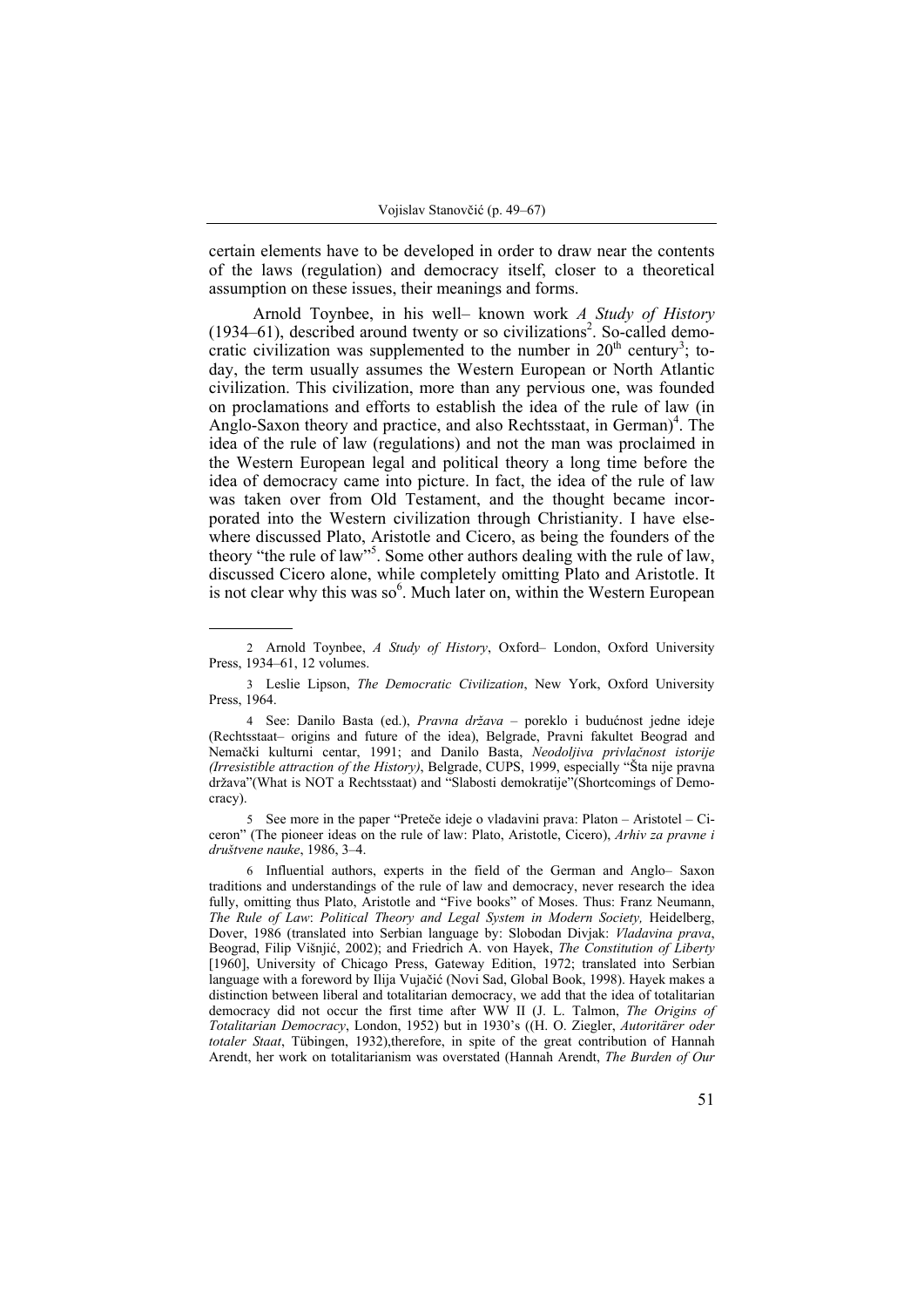civilization, democracy was advocated for. This idea and its institutions have a long history, therefore its early development in Ancient Greece could not be omitted. When we want to apply the idea of democracy, we must pose the question: what would be the institutions that correspond to it? Today, this issue has to be seen in the light of the idea of the rule of the law, which is presumably more important than democracy for social development and human wellbeing in a society, although democracy, as a means to attain the same goals, is also very important.

Nowadays, democracy appears to be very popular, although that was not the case in the past. The popularity of democracy started to increase just before WWII, during and after the war; however, the understandings of what democracy really is diverged more and more, as the number of countries wanting to present their own regime as democratic increases<sup>7</sup>. Among the ideas that became much popularized, though mutually antagonistic, are the ideas of "western" and "eastern" democracies (see more in D. W. Brogan), classical pluralistic (multi-parties) and "people's" one-party, as well as procedural opposing the one with fundamental nature (aiming to achieve certain goals, corresponding since the  $19<sup>th</sup>$  century, with economic, social and finally socialistic, and somewhere industrial democracy). On the other hand, the role of the U.S.A. has increased in European and world matters since the "Atlantic Charter" (1941) and WWII, resulting in omnipresent "American democracy" in literature.

It should be noted, though, that even in the U.S.A. democracy took on different forms than today. For example, in 1787, in Philadelphia, at American Constitutional Convention, an opening statement was given by Governor of Virginia, Edmund Randolph, who argued against democratic elements in constitutions of the American states. The Convention was made of 13 states (not every state had its representative though), and besides George Washington, one of the most influential deputes was Randolph. Even before the Revolution and the war for independence, there were, in North America, voices arguing for and advocating de-

*Time*, 1951; later editions of the work contain a different title: *The Origins of Totalitarianism*, New York, Harcourt and Brace) by claiming her pioneer role in claiming the term totalitarianism. In the paper F.A. Hayek, *Law, Legislation and Liberty*, A New Statement of the Liberal Principles of Justice and Political Economy; translated into Serbian by Branimir Gligorić: Beograd – Podgorica, Službeni list SRJ– CID, 2002; epilogue written by Ljubomir Madžar).

<sup>7</sup> Many differences in the understanding of the term democracy have become even more profound after WW II, as a result of the cold war. The character and degree of the differences in the understandings of democracy is evident, see *Democracy in a World of Tensions*, ed. by R. McKeon, Chicago, 1951. Still, the problem of the meanings of the term remains, as well as conditions, environmental influences, institutional organization and the presence of democracy alone in practice.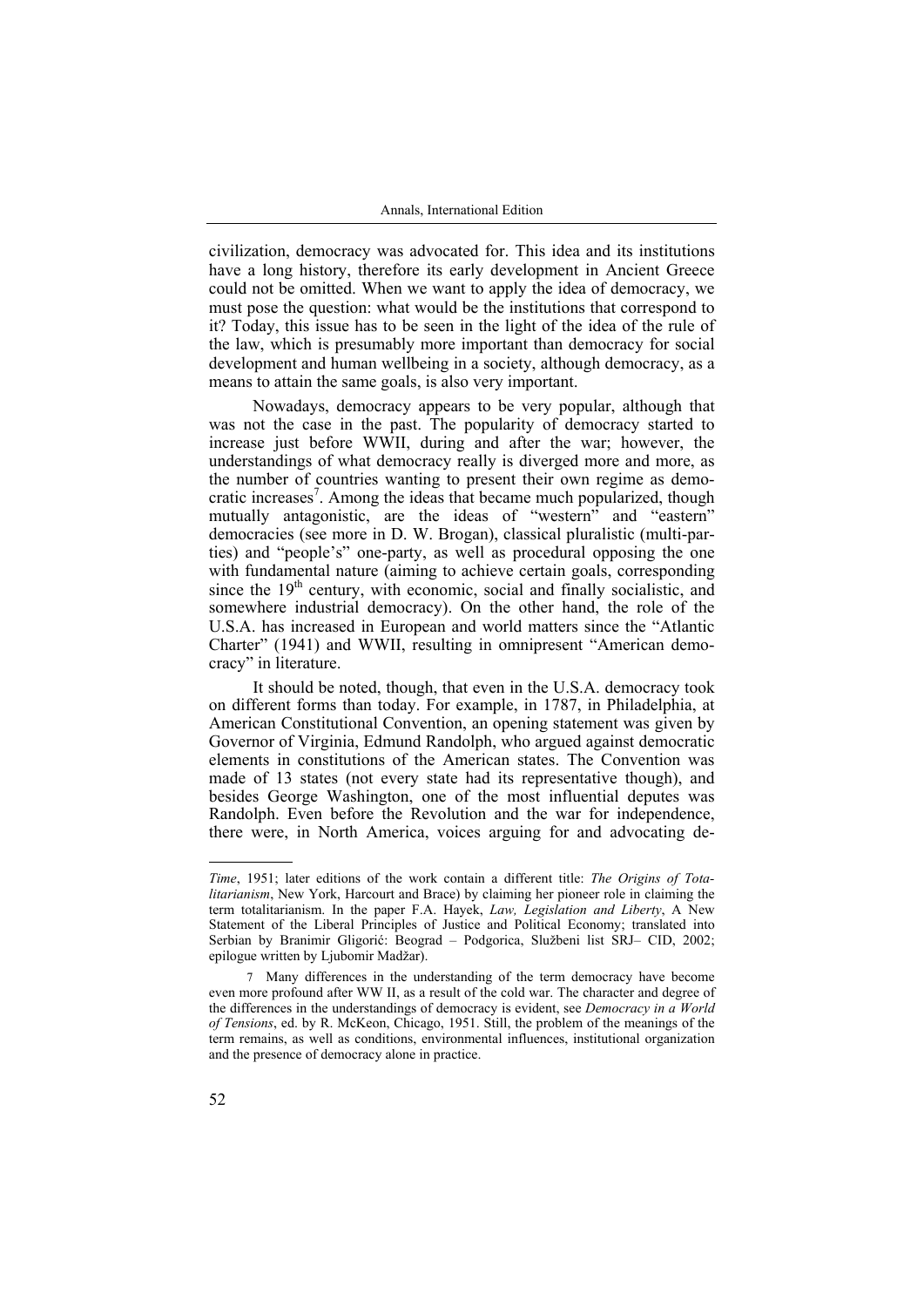mocracy (such as Thomas Jefferson, Thomas Paine, James Wilson). Later on, the president of the U.S.A. Andrew Jackson continued down this road. However, some influential intellectuals, such as Benjamin Franklin in Pennsylvania and John Adams in Massachusetts, were utterly critical toward democratic ideas, although both of them had signed "Declaration on Independence"; the declaration contained a proclamation of man's basic individual natural rights as well as a statement on "government by consent", with the right of the governed to rule out or cast off a government and establish one that would provide safety and happiness. It could be argued that this assumed democracy, but Franklin had, before the Revolution, considered it inappropriate to give the right to vote to those without any property. In addition, John Adams, while on his service in London as an ambassador, at the time the Constitution was comprised, wrote his 3-volume work *A Defense of the Constitution of Government of the United States of America,* where he fiercely argued against the idea that majority should control all three branches of government<sup>8</sup>. The "Father" of the American constitution, James Madison (1751–1836), a leader in the constitution founding and amendments that guaranteed human rights, wrote in *Federalist Paper*<sup>9</sup> on dangers of tyranny of the majority and thus revived disputes on a subject discussed by Aristotle. After Madison, the discussion was continued by Alexis de Tocqueville (1805–1859), John Stewart Mill (1806–1873) and many others<sup>10</sup>. Benjamin Constant, a liberal thinker, was also skeptical toward the rule of majority, assuming that it is equally difficult for a man to live under one tyrant, or under the tyranny of the social majority, the masses, the latter even being worse than the tyranny of one man.

10 See: Kosta Čavoški, *Mogućnosti slobode u demokratiji*, (A Possibility of Freedom in Democracy) Beograd, 1981; Војислав Коштуница, *Угрожена слобода (Endangered Freedom)*, Београд, Институт за филозофију и друштвену треорију and Филип Вишњић, 2002. In Democracy in America (vol I, 1835; vol. II, 1840) Tocqueville discussed the possibilities of freedom in democracy. J. Stuart Mill developed the idea further, discussing the differences between right and wrong democracy. Tocqueville stated that driving forces behind the American democracy are "equal conditions", corresponding to both freedom and restrictions. Out of these, a "mass society" developed, along with mediocrity under the pressure of the public opinion. These issues influenced Mill to search for possible solutions, see *О слободи* (1859) (On Liberty) и *Разматрања о представничкој влади* (*Considerations on Representative Government*) (1861).

<sup>8</sup> John Adams, *A Defense of the Constitutions of Government of the United States of America* [first published in London, 1787–1788], reprint New York, Da Capo Press, 1971, vol. I-III. Adams considered that the consequence could be catastrophic and overestimated what could the majority do if allowed all the power. "General" right to vote for mature white men was introduced in the U.S.A. only before the civil war, in 1860.

<sup>9</sup> See, Hamilton, Madison J, *Federal Notes* (1787–8), Belgrade Radnička štampa, 1981, translation and notes by Vojislav Kostunica; Foreword: О карактеру и политичким идејама *Федералистичких списа*" (pg. 7–189) (On character and political ideas of *Federal Notes*), by Vojislav Stanovcic.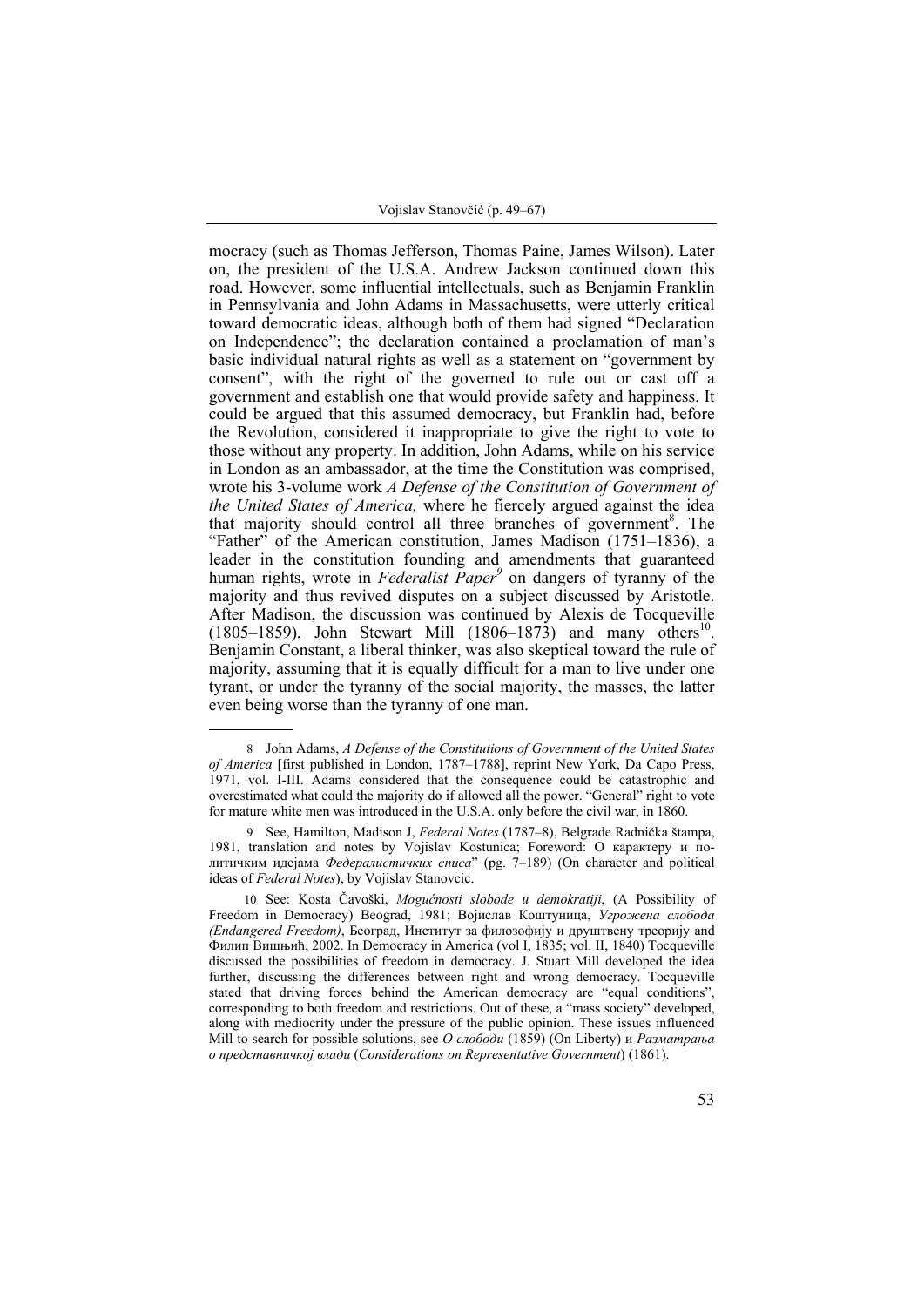Constitutional and liberal democracy, developed in political theory under the critical influence of Madison, Tocqueville and others, was not understood as an unlimited power either by itself or the majority. Within this kind of democracy, minority rights, even rights of political and ideological opposition and foes, are in fact, important means of correction of laws and the rule of majority (Madison already pointed to this). This kind of democracy is exercised in correspondence with fixed rules (constitutional) and serves to the interests of all, and not just to the ones who share and exercise the power. If these two requirements are not fulfilled, then this kind of rule of majority is called in pejorative terms– even before Tocqueville, great thinkers such as Aristotle and Hegel used the terms ochlocracy or mobocracy. Jefferson argued that this kind of system is in fact "elected despotism".

Bertrand Russell truthfully claimed that democracy became an important political force only after the American Revolution $11$ . At the beginning of the American undertakings to establish a new form of government, there was a discussion on a form of government limited by constitution, usually termed "free government", and more frequently "republican government" (Roman res publica), meaning elected, representative, and Woodrow Wilson himself called it "Congress Government".

Today, forms labeled democratic appear very popular and are advocated for everywhere, especially after the U.S.A. has accepted the idea of democracy and after WWII. This question, however, should be discussed in relation to antagonistic tendencies between authoritarian form and democracy, and modern political movements and ideologies.

In fact, democracy was not as popular as it is today in the course of the foundation of the U.S.A.; from  $1930$ 's till WWII, other solutions were sought after to explain the character and nature of the American government. Roberta Dahl<sup>12</sup> states that before 1950 the democratic theory was not in the interest focus of political science worldwide and that the notion "democratic theory" did not exist. In addition, before WWII, there was no consensus and clear understanding on what it is that the democratic doctrine includes<sup>13</sup>; besides, some elements of social welfare, responsibility, and even control and wellbeing were accentuated and

<sup>11</sup> B. Rasl, *Istorija zapadne filozofije (History of the Western Philosophy)*, Beograd, Kosmos, 1962, pg. 475 and 737.

<sup>12</sup> Robert А. Dahl, *Democracy and Its Critics*, New Haven and London, Yale University Press, 1989.

<sup>13</sup> Michael Oakeshott (*The Social and Political Doctrines of Contemporary Europe*, Cambridge University Press, 1939, see pg. . XV and 3) emphasized a doctrine of representative democracy, and claimed that many would question why democracy was included. He stated he was unfamiliar with works that provide a systematic teachings on democracy as a form of governing.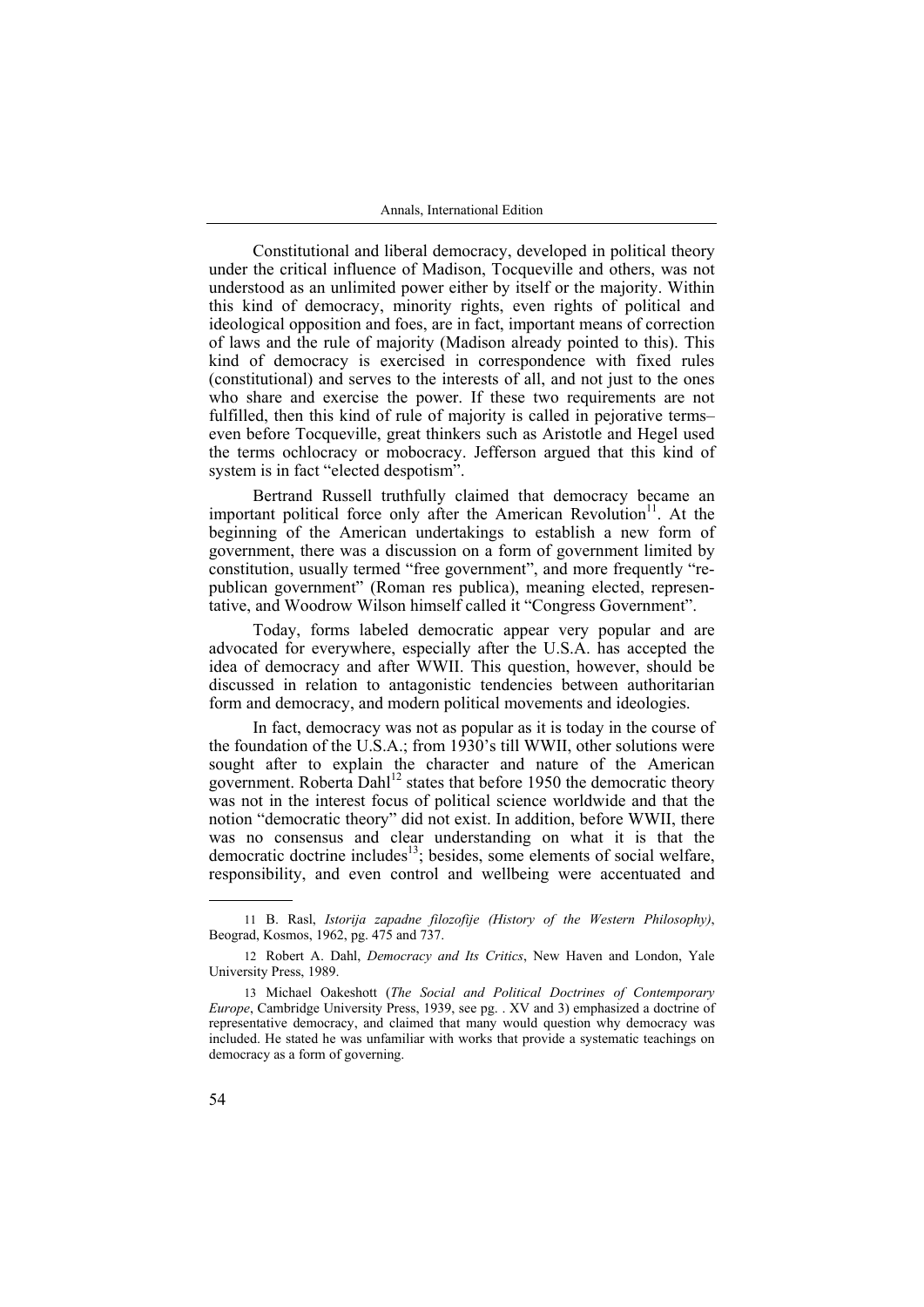accepted as a goal of even liberal democracy. The conception of "Welfare State<sup>"14</sup> was first presented (Barbra Wooton) as opposition to fascist and national-socialis, as well as Stalin's glorification of the power state (Machtsstaat), and the understanding that one of the main goals of the state is to increase its own power.

In discussion on significance, conditions, assumptions, possibilities, ways, institutional forms, as well as difficulties and obstacles in establishing democracy, that is, the rule of law and democracy, a great importance should be attributed to some general principles and statements of classical and modern political and legal theories and philosophy. These are especially related to the attitudes and analyses on the nature and forms of political authority/power and among them, of democracy, relation between power/authority and citizens, character and real achievement of certain political, constitutional, legal and also social and economic and other institutions, as well as discussions on (pre)conditions for establishing and turning citizens' legal rights and freedoms<sup>15</sup> into reality and prosperous society. But, even more frequently, there is an emphasis on ideological rationalization or apology of a given government. As Klaus von Beyme argued, there is a strong tendency to treat democracy as a synonym for "good, beautiful and truthful in a society"<sup>16</sup>. Indeed, it looks though "democracy" is being called by everyone as everything one wants to support as a system of political values and institutions. This attitude often tends to omit or overlook some of those elements considered today by political or legal institutions as condition sine qua non of democracy. There exists no conference of political or legal institutions that could automatically provide "democracy" or "democratic government" in reality.

## 2. POLITICAL THEORY ON SOME SHORTCOMINGS OF DEMOCRACY

From the very beginning in the considerations on virtues and shortcomings of democracy as a political form<sup>17</sup>, there were serious ob-

<sup>14</sup> See.: Vojislav Stanovčić, "Izvori teorija o 'državi blagostanja'", (Theoretical sources on prosperity state) Beograd, Radnička štampa, 1975.

<sup>15</sup> Коста Чавошки, *Право као умеће слободе*)(Law as the arts of freedom)(Оглед о владавини права), Београд, 1994 (and 2005).

<sup>16</sup> Klaus von Beyme, *Suvremene političke teorije(Modern Political Theories)*  (1972), Stvarnost, Zagreb, 1977, стр. 199.

<sup>17</sup> For example *Херодотова Историја (Herodotus History)*, book. 3,. 80–82 (Матица српска, Нови Сад, 1959, pg.. 185–187).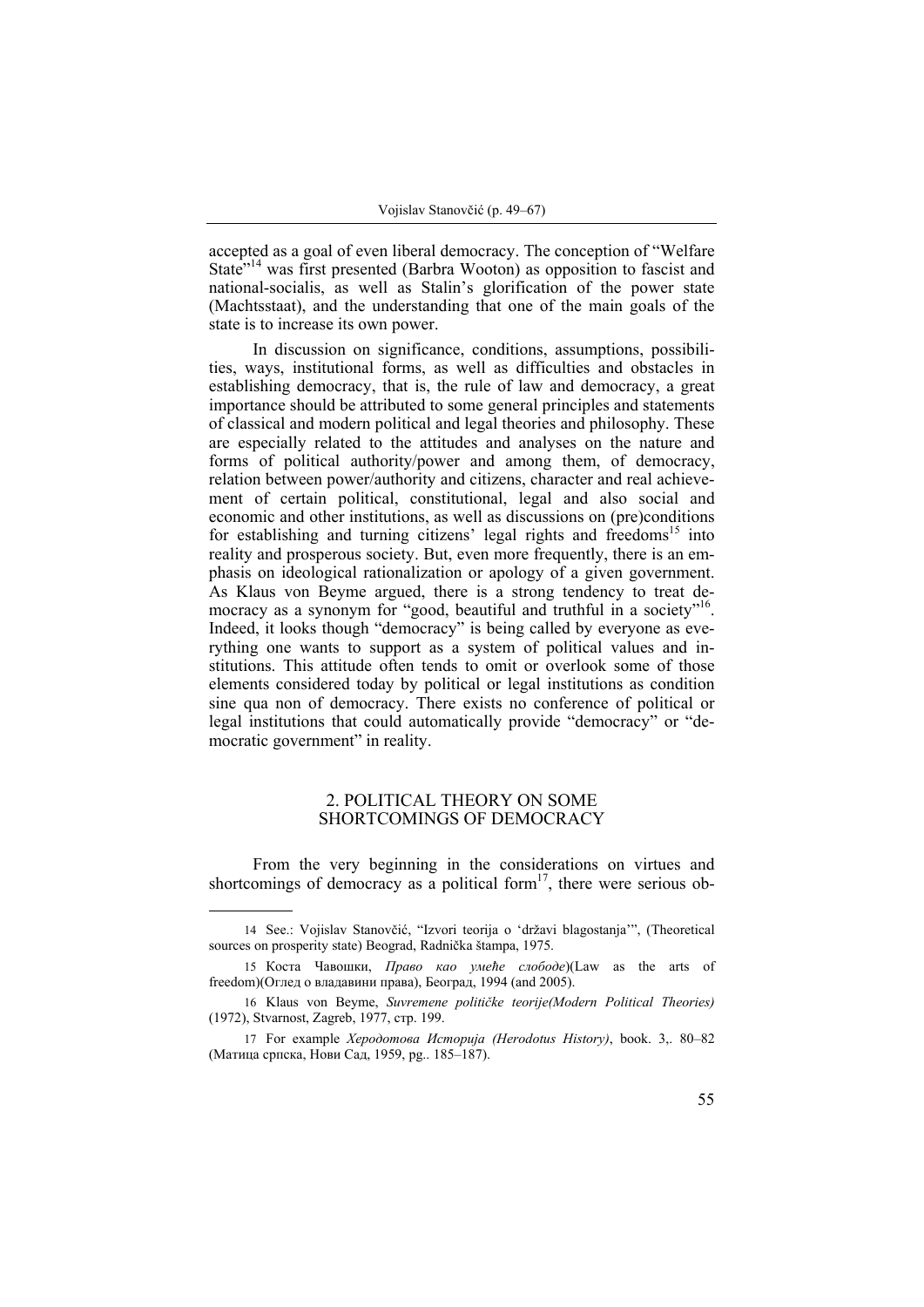jections to it. Some objections assumed that the decisive point in democracy is number, not quality<sup>18</sup>. Numerical relationship of majorityminority was treated as quantative, while the relationships made by decisions of the majority concern qualitative side of the relationship between parts that make one totality<sup>19</sup>. Plato harshly criticized democracy, but still considered that democracy could take a legal and violent form; he argued that democracy weakens the government by dispersion, therefore, democracy is capable neither of the good nor of the evil deeds<sup>20</sup>. Aristotle analyzed several forms of democracy, arguing that it could have a right or wrong form. In the first case, it is a free state (politeia) and in the second, ochlocracy, or as called afterwards, moboctacy. One of the basic criteria that distinguish right from wrong is whether a government aims to achieve common interests of all or serves to the particular interests of those in power, which is wrong even if they make the majority. The other criterion is existence or non-existence of some basic principles and rules which enjoy general consent to be valid, and the government obeys them (in short, it could be called the rule of reasonable and widely accepted laws), which is exactly the main topic of this paper. Aristotle writes about five forms of democracy, where one form is particularly labeled as wrong. That is the one where the rule of law does not exists, and masses force their own, immediate ad hoc will.

Aristotle was the first one to draw attention to a problem, later known as 'the problem of tyranny of the majority", which has already been mentioned due to its significance to our topic. Also, he laid out another idea, very similar to much more modern perspectives of Schumpeter, Lipset, Dahl, Aron and others that came to see democracy as a possibility for humans to choose between alternative elites, that is, minorities competent to govern.

Aristotle considered masses of people as neither wealthy nor educated, therefore should not be given power to rule. Still, he argued, it would be a potentially dangerous to totally exclude masses from the power, so he came up with a middle solution: masses should be allowed to elect representatives from a smaller group, capable of governing in a competent and responsible way. It is important to note that the Ancient Greek philosophers already recognized that it is the wrong form of government if a

<sup>18</sup> The most respected Ancient Greek philosophers, such as Socrates, Plato and Aristotle, critically discussed democracy, especially since its advantage towards numbers, that is, quantity, and not quality.

<sup>19</sup> This is also pointed out by Georg Jellinek discussing the rights of minorities ("before, it was measured, now we number") Ђорђе Јелинек, *Право мањина (Minority right)*, Београд, Državna štamparija Kraljevine Srbije, 1902).

<sup>20</sup> Plato, *Statesman*, 303а. Compare with *The Republic*, Book VIII, x..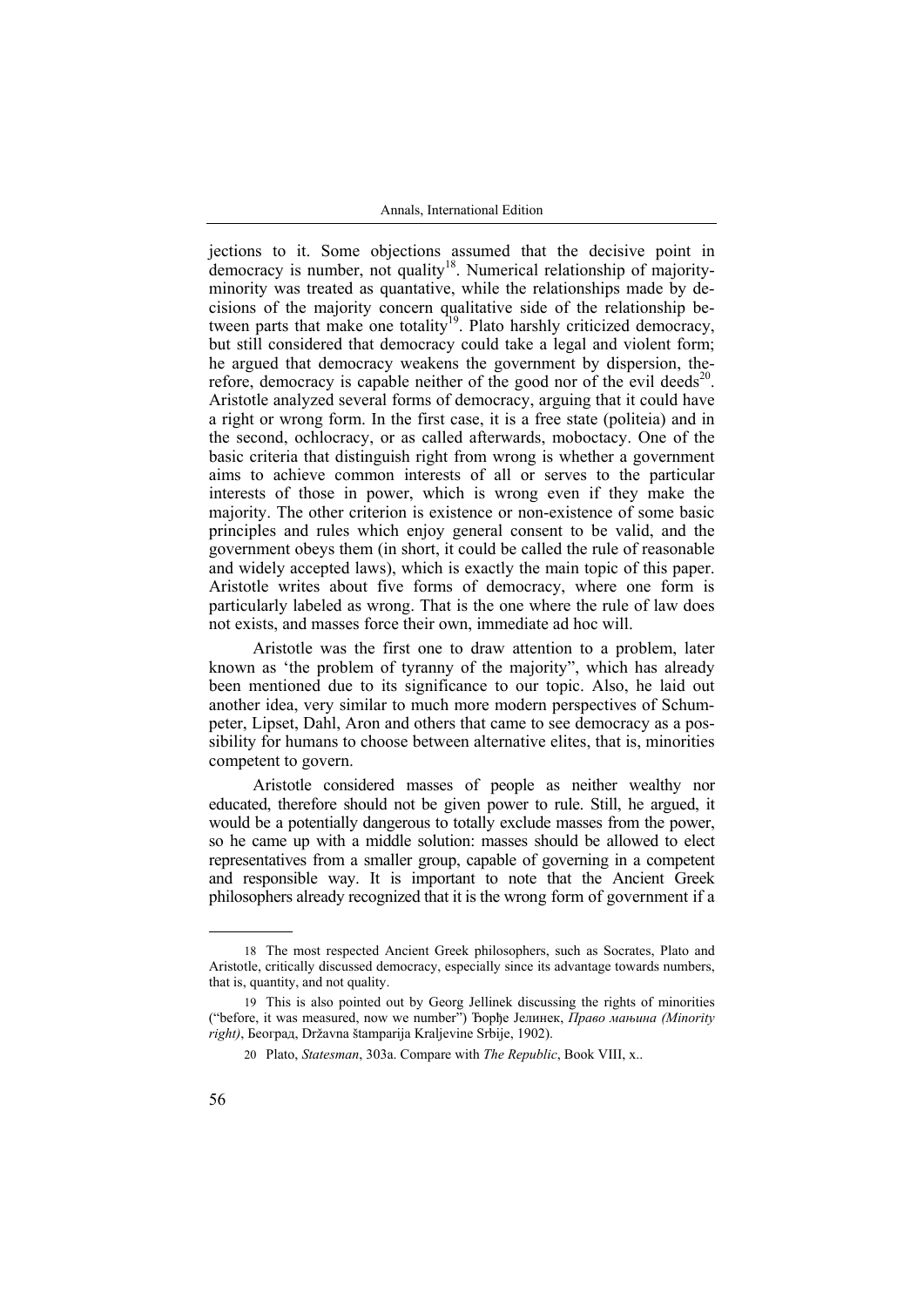majority follows only its own interests (and, thus, excluding the interests of the remaining minority). It was Aristotle's postulate that democracies should be valued on how much they respect general rule, that is, the law. If they diverge from the law, they become ochlocracy<sup>21</sup>.

Humanism in the Renaissance period was saturated with the elements of former Ancient Greek ideal, supported by poets and philosophers, even some statesmen, in order to facilitate a man's return to his true human political home<sup>22</sup>. Almost at the same time, "power states" were established and their apologies commenced (theories on "state reason", absolute sovereignty, fatherly or divine origin and unlimited power of kings). All tried to use the law, that is, legal regulations, as an efficient instrument to command and control punishable, desirable and allowable behaviors. This form reached its peak in totalitarian states in the  $20<sup>th</sup>$ century. The rule of the law is exactly the opposite: it obligates state bodies and officials to act within the framework of the law and not against it, while respecting individual, that is, subjective human rights as parts of modern legal orders. This was not respected by totalitarian regimes, on the contrary: totalitarian and authoritarian regimes could be considered as regimes with "unjust laws" as Gustav Radbruh<sup>23</sup> termed it, even if such regimes had, in formal sense, laws which were adopted in a formal legislative procedure.

Great theoreticians of modern democracy, such as John Locke (1632–1704) and Jean–Jacques Rousseau (1712–1778), although arguing from very different standpoints (Locke was a liberal while Rousseau was more for a radical democracy), advocated a principle of the rule of majority. "When any number of Men – writes Locke – have so *consented to make one Community* or Government, they are thereby presently incorporated, and make one *Body Politck*, wherein the *Majority* have a Right to act and conclude the rest. For when any number of Men have, by the consent of every individual, made a *Community*, they have thereby made that *Community* one Body, with a Power to act as one Body, which is only by the will and determination of the *majority."*24 Locke con-

<sup>21</sup> Aristotle, *Politics,* 1292a. Aristotle critically treats "fifth kind of democracy", where the top power belongs to the masses and not to the law; this, he argues, is caused by demagogy, while this kind of democracy is the same as tyranny is to monarchy; thus, the main objection to this kind of democracy is that it is not a state arrangement.

<sup>22</sup> See: Михаило Ђурић, *Хуманизам као политички идеал*: Оглед о грчкој култури (Humanism as Political Ideal), Београд, СКЗ, 1968, стр. 180–204.

<sup>23</sup> Gustav Radbruh, *Filozofija prava* (Philosophy of Law) (1932), Beograd, Nolit, 1980; translated by Dušica Guteša; foreword in "Radbruhovo filozofskopravno stanovište" by Stevan Vračar, see especially "Додатак"(Addendum) (1945–1949).

<sup>24</sup> John Locke, *Two Treatises of Government*, Cambridge University Press, 1960 (ed. by Peter Laslett). Translated by Коста Чавошки, adding "Letters on Toleration" and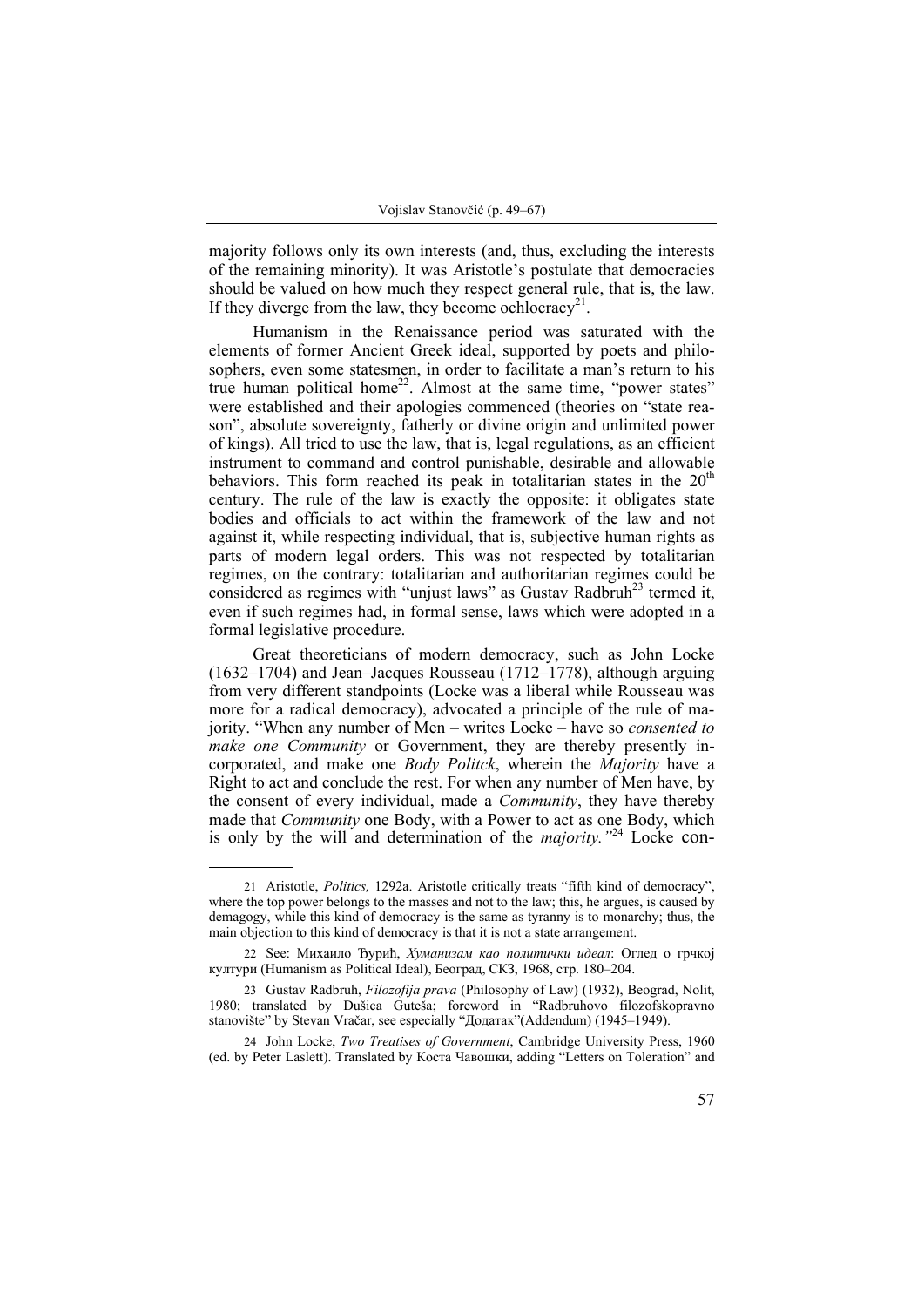sidered that "Whosoever therefore out of a state if Nature unite into a *Community*, must be understood to give up all the power, necessary to the ends for which they unite into Society, to the *majority* of the Community, unless they expressly agreed in any number greater than the majority.<sup>225</sup>

Lock held that a majority can legitimately decide or establish a government when there is a proportion of 50 percent plus one. He accepted this "thin" majority assuming that a society may breakdown, left with a possibility of not reaching a decision at all. Lock's comprehension of the law places a limitation on government; furthermore, he was aware of the importance of institutional guaranties in division of power/authorities. Lock he was surely inspired by his older contemporaries Harrington, who influenced Montesquieu (1689–1755) also<sup>26</sup>.

Etymologically, the meaning of democracy is the government of the people. However, among "people", there could be different even confronting viewpoints and interests, therefore, democracy is usually defined as a "majority rule". Today, as it has always been the case, it is difficult, almost impossible, to include all people in the governing process, if because of nothing else, than for the technical reasons alone. That is the reason why, even in democracies, the largest number of tasks and decisions related to power exercise are managed through elected representatives and posted or chosen individuals. In effect, this mean that the actual ruling is always done by a minority; this ruling minority was once called oligarchy, without negative connotation. Based on historical and contemporary experiences, it is known that democracy could be oligarchy.

In present day countries with democracy, people participate in elections of representatives, that is, power-holders, and some state, through referendum and other similar declarative forms, decides on important issues. If a collective entity is to decide (people, assembly, congress, parliament, government, committee, etc.) but there is no consensus (for example, differences in approach, election of several different in-

Robert Filmer's *Patriarcha: on the Natural power of Kings*. In the *Second Treatise*, paragr. 95 and 96 (Chapter VIII)

<sup>25</sup> *Ibid.,* p. 99.

<sup>26</sup> Montesquieu was aware of the difficulties of establishing and preserving freedoms, as well of necessities to provide freedoms with a particular political system in order to enable an efficient government functioning. Furthermore, he considered that "le pouvoir arrete le pouvoir", one power is limiting the other, thus all three branches of power (law, executive and courtly) should be posted in a way to limit one another, control and restrain. See *De l'Esprit des Lois*, livre XI, ch. iv (p. 169 editions: Paris, Ernest Flammarion, s.a., a text from the 1758 edition); in Serbian: Monteskje, *O duhu zakona*, I-II, Beograd, Filip Višnjić, 1989; translated by Aljoša Mimica; foreword "Monteskjeov *Duh zakona*" written by Aljoša Mimica and Veljko Vujačić).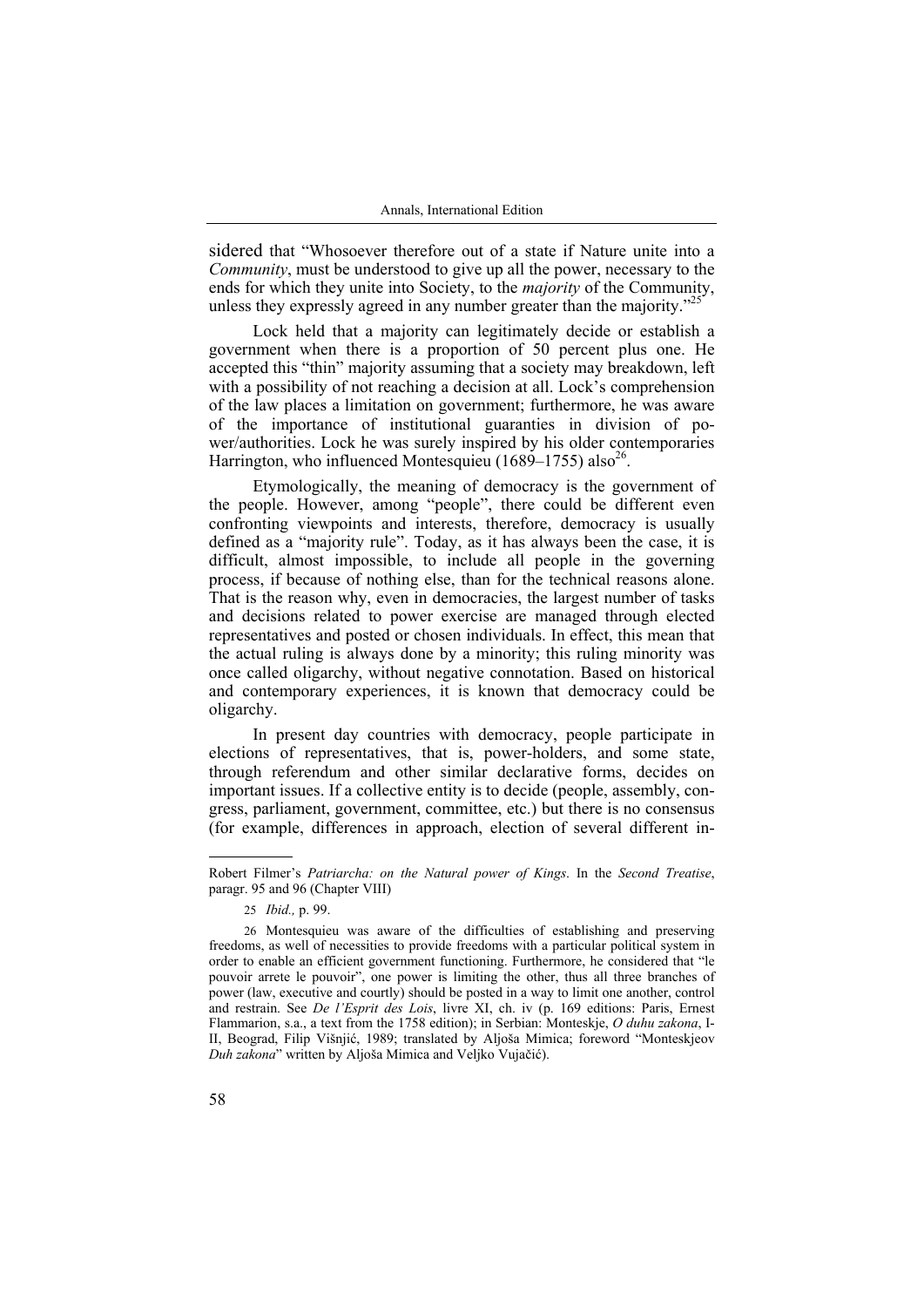dividuals, possibilities, decisions, options and alternatives) then the decision is reached by voting, that is, by majority of votes, if not anticipated differently by regulations. This is called democratic decision-making, and democracy is sometimes defined as the rule of the majority, whose decisions become obligatory for all.

Nevertheless, considering only one element of democracy, that is, the rule of the majority, as a synonym of modern democracy represents an overly oversimplifying. The  $18<sup>th</sup>$  century brought about an understanding that democracy as the rule of majority should incorporate a necessity that the majority is obliged to guarantee some important rights to minorities. In further development of the Locke's idea on limitations of political power and consented government, and following declarations on rights by the U.S.A. and the French Revolutions at the end of  $18<sup>th</sup>$ century, the rule of majority came to be regarded, more and more, with respect to guaranteed freedoms and rights of man and citizens. All these elements (the rule of law, minority protection, individual rights and freedoms), along with an emphasis on constitutional and institutional assumptions, foundations and guarantees, have caused the definition of democracy to be extended. Also, all these reflected upon the relationships of majority–minority. These relationships are much more complex than they could be given through a simple arithmetical relationship. Because of this, it is often required from "majority" to fulfill certain conditions, features, satisfy particular "qualifications" (so-called quorum and other forms of so-called qualified majority), but also, it is required that some minorities, if they fulfill certain special conditions, be determined by certain privileges, that is, responsibilities and as such, by a general structure of the relationship or to be protected by exceptional norms. If a decision has to be made on an important issue relating the character or even deciding on a fate of a given state, then such a decision has to be reached by a qualified majority, usually two-thirds or a majority made up of considerable majorities of all constitutional parts. After the first couple of years of the French Revolution, Rousseau's theory prevailed, although it did not assume elaborated institutional impediments and balance, nor corresponding actions. That was the radical Jacobin's conception of democracy, with deeper foundations in the teachings of Rousseau, which, some contemporary 20<sup>th</sup> century writers considered as totalitarian democracy<sup>27</sup>. I think that those who so radically interpreted and applied the conception, 'the disciples of immortal Rousseau" (the term Robespierre used to designate himself and his followers) actually brought the revolution to the dead-end; instead, they should have made constitutional the

<sup>27</sup> J. L. Talmon, *The Origins of Totalitarian Democracy*, London, 1952.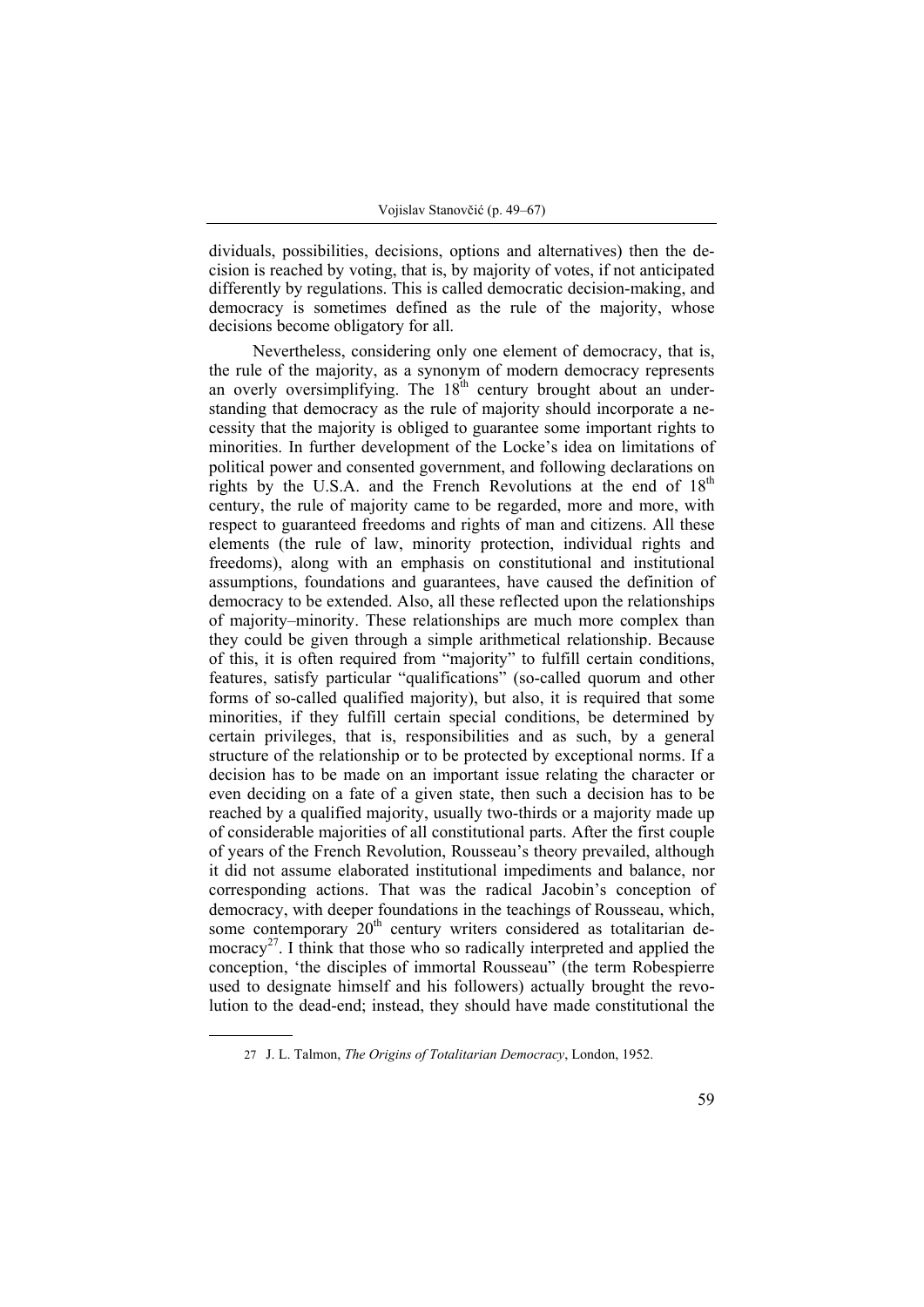great social turn-over that started in  $1789^{28}$ . Instead of establishing the rule of law, and especially "the rule of liberty" as Montesquieu called it, as well as a corresponding constitution, the French Revolution soon diverted in a direction that included political radicalism, emphasized exercise of political will and above all, justifications of the orientation. A number of constitutions, frequently following one another, contained legislations that made these constitutions very difficult to change and almost forever enduring, and each was changed "over night", subsequently following a prevalence of a different political will. This kind of development characterized also a majority of succeeding revolutions, including, especially the ones occurring in the  $20<sup>th</sup>$  century, whose anatomy reveals a "blue-print" of the French Revolution<sup>29</sup>. In addition, a radicalization of an idea of peoples' sovereignty had enough attraction, force and power to provoke a number of alterations of political wills and playing around with constitutions in processes within which "revolution ate its own children".

In the course of the  $19<sup>th</sup>$  century, democracy provoked certain warnings motivated by a fear from exceptionally egalitarian implications of the radical democracy. Tocqueville, in *Democracy in America*, warns against serious consequences of equalization (which is, perhaps, worth paying for the sake of freedom) and to a new possibility of "tyranny of majority". He wrote: "The very essence of democratic government consists of the absolute sovereignty of the majority; for there is nothing in

<sup>28</sup> A very few of the  $20<sup>th</sup>$  century revolutions managed to establish and make permanent some of their proclaimed aims, ideals and programs; see more in V. Stanovicic "'Конституционализација' револуција"(Constitutionalization of Revolutions), *Зборник Матице српске за друштвене науке*, бр. 96, 1994; стр. 41–72. One theoretician places the roots and foundations of the Western law tradition and political institutions in the framework of "right" and "revolution" (В. Harold J. Berman, *Law and Revolution*, The Formation of the Western Legal Tradition, Cambridge (Mass.) – London, Harvard University Press [1983],  $10<sup>th</sup>$  edition 1999). The success of revolution depends on an ability to establish stable political and law institutions which maintain a relatively liberal conditions where people would be free to exercise the potentials, respecting at the same time, the rights of others to do the same. On how the ideas of Montesquieu and Rousseau affected the directions of the French Revolution and its participants see V. Stanovicic "Montesquieu, Rousseau i Francuska revolucija", u Eugen Pusić (ed.), *Francuska revolucija* – Ljudska prava i politička demokracija nakon dvjesto godina, Zagreb, JAZU – Globus, 1991, pg.  $35 - 67$ .

<sup>29</sup> Crane Brinton, *The Anatomy of Revolution* (1938, extended edition: New York, 1965); Theda Skocpol, *States & Social Revolutions* (1979, 6<sup>th</sup> edition: Cambridge University Press, 1984); and Hannah Arendt (1906–1975), *On Revolution* [New York, Viking, 1963], Penguin Books, 1965 (translated into Serbian: Hana Arent, *O revoluciji*, Odbrana javne slobode, Beograd, Filip Višnjić, 1991; epilogue "Hana Arent ili revolucija kao sloboda" written by Vojislav Koštunica).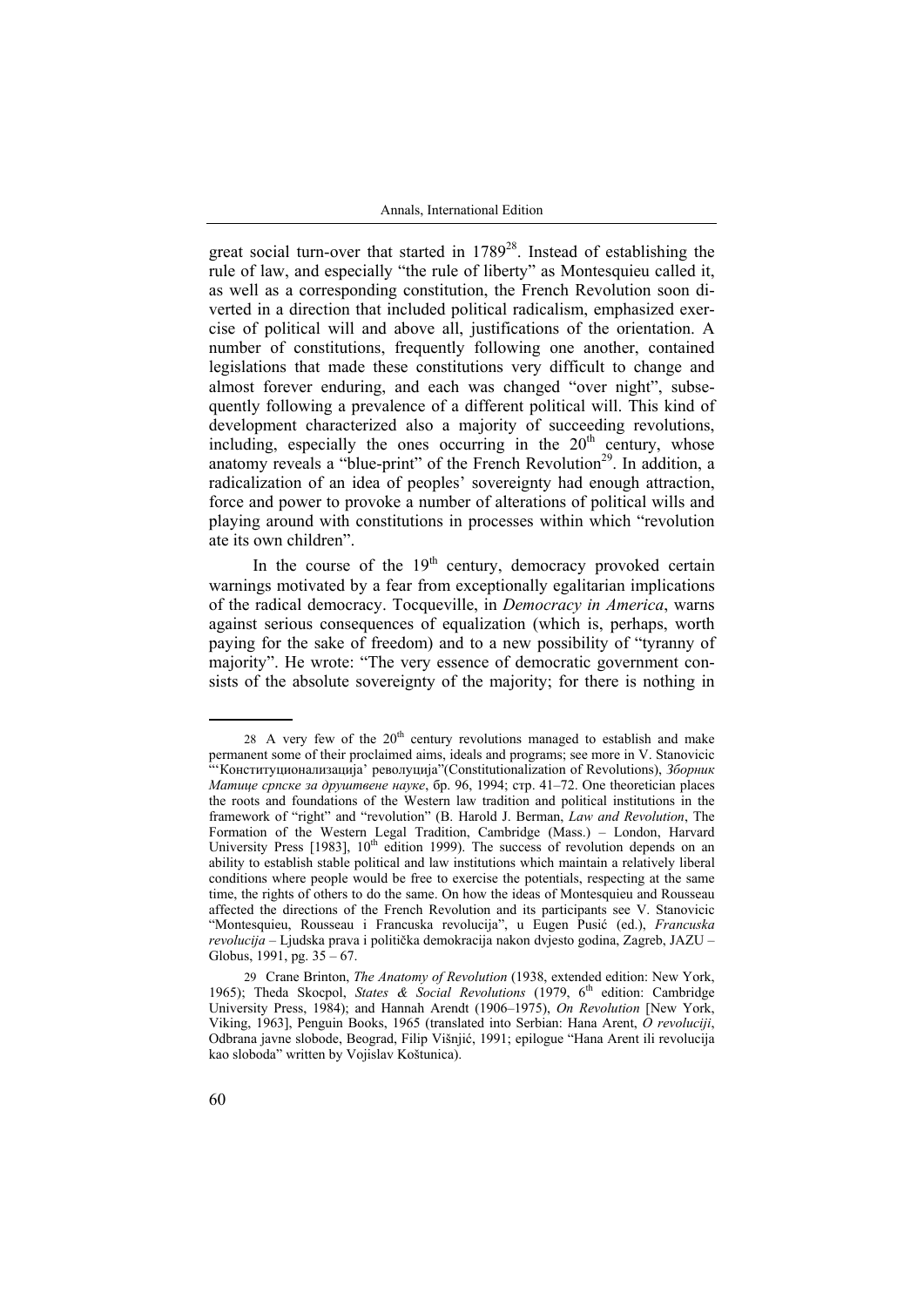democratic states that is capable of resisting it."30 In his argument, he left out that democratic theory already pointed out to certain elements restricting the majority: the rule of law instead of solely majority, corpus of rights and freedoms of citizens independent from every government, including the democratic one, minority rights, pluralism (economic, political, religious, ideological etc.) and some procedural guarantees.

John Stewart Mill was also preoccupied with the problem of how to establish democracy that would not bring to a rule of mediocrity, but instead provide an especial place for knowledge and determined established interests. His main fear was related to leveled consequences of a radical democracy and problems related to tyranny of public opinion, forcing conformism and thus threatening a freedom of thinking. He considered that decisions brought by a majority do not have to be the wisest, and on the other hand, such decisions could also hurt interests (or feelings, identity) of a minority.

At the end of the  $19<sup>th</sup>$  and beginning of the  $20<sup>th</sup>$  century, several radical fractions, especially those left oriented, insisted that the absolute importance should be given to the principles of the rule of majority, since it is a basic criterion of democracy. This idea, following Jacobin's tradition, relates also to the concentration of power in political representation, and later on, to narrow-minded representative entity unless there is a nationally heterogeneous or federally structured state.

During the  $20<sup>th</sup>$  century and resistance against fascism and cold war, democracy became a password and an important criteria for recognition, while today it serves as a synonym for the right direction and desirable political transformation. Again, some of the shortcomings of democracy are being overlooked, as well as necessary preconditions in order to make one potentially democratic institution a fruitful one.

# 3. SYNTHESIS OF THE RULE OF LAW AND DEMOCRACY

Whether the commands of one political will that are endorsed with enough force could be considered as the law, regardless the content of the

<sup>30</sup> Alexis de Tocqueville, *De la Democratie en Amerique* (1835 i 1840); see. Alexis de Tocqueville, *Democracy in America*, New York, Alfred A. Knopf, Vintage Books, 1945 (vol. I-II); This was published in Belgrade: Алексис Токвиљ, *Демократија у Америци*, Београд, Државна штампарија, I (1872) и II (1874). There are contemporary editions today. The quotation is taken from the Vol. 1, p. 264 (Ch.  $XV -$ "Unlimited power of the majority in the United States, and its consequences"), Vintage Books, 1945 edition.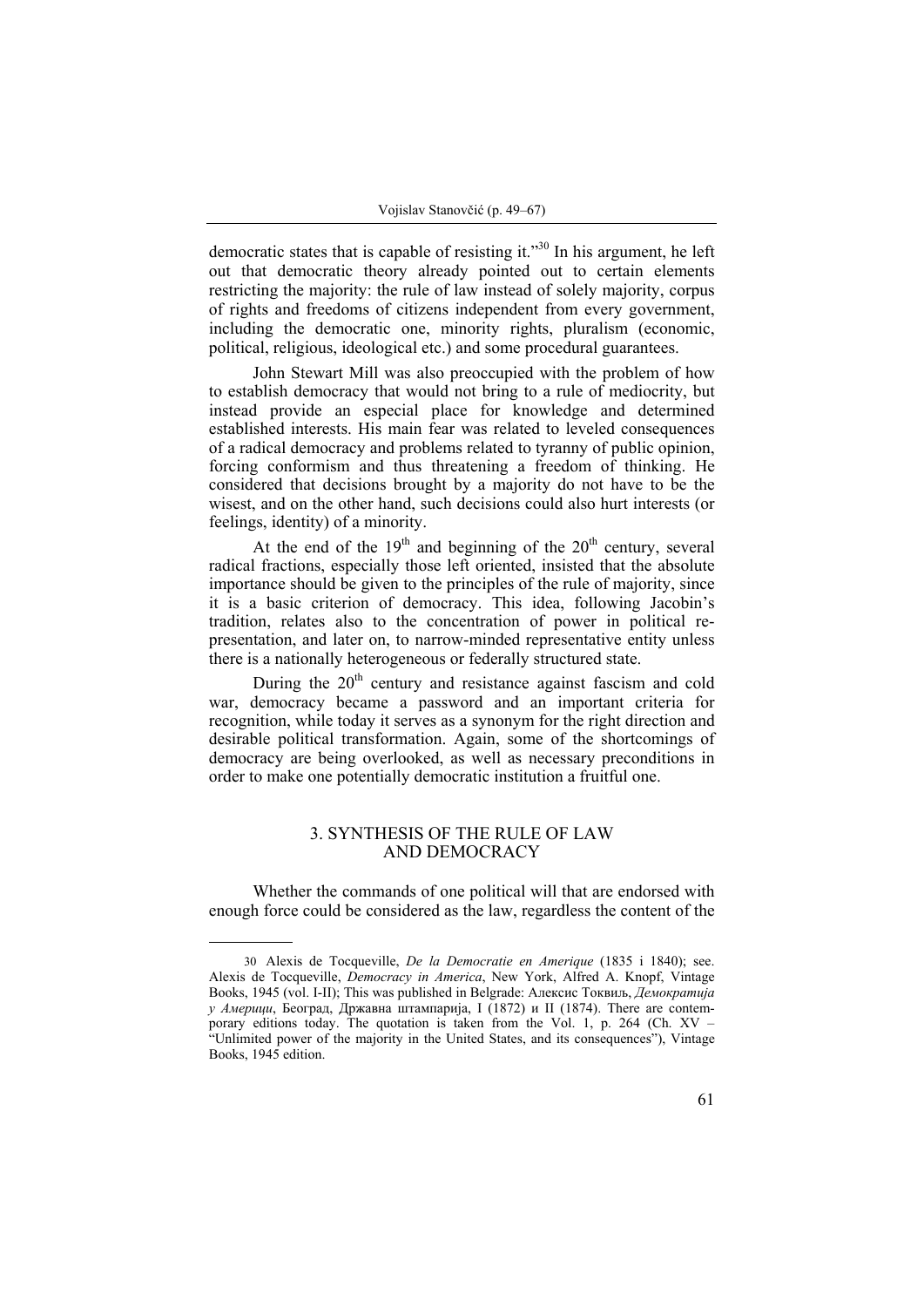said commands, has been a disputed issue both among ancient and contemporary political and legal theoreticians. One of the simplified interpretations of the nature of the Rechtsstaat and the Rule of Law reads that the state of law stipulates the implementation of the valid laws, regardless the content. In fact, there are contradictory opinions about the character of the Rule of Law and about other categories that can be associated herewith.

Even though the political will is an important and indispensable element in the conception of law, it should not be ignored that the element that makes the law the foundation and the pillar of the civilization is far more important for the fundamental nature of the law. And the law becomes that by the level of the rationality in regulating inner-personal relations, as well as by "rightness" in its creation and execution. Finally, the rapport towards the law will not depend on the prescribed penalties but on the degree it allows for interpersonal relations and the circulation of people, goods, services and ideas to be conducted as liberally and under the most humane conditions. In order to be rational, the law has to become a framework large enough to accommodate the "legal circulation", which is just an expression of other forms of circulation i.e. trade among people.

John Locke is rightly considered the founder of the modern theory of democracy. The idea and the government, conceived as the rule by the consent of those over whom government rules, and that government has to be limited in its power – J. Locke closely linked with the notion of human natural and positive laws and with the idea of the Rule of Law. He presented the theory that the power and the governance are not the aims per se, but are in service of protection of human rights and creative potentials, and whose exercise human mind can accept and justify. Inspired by teachings of the school of natural law, he arrived to the conclusion that humans, gifted with reason, are capable to secure peace and tolerance only if they respect natural (i.e. reasonable and equal for all) rights on life, body, freedom and labor-acquired property. According to Locke, these natural rights belong to man by the mere fact that he is human and the peaceful enjoyment of these rights is the aim, raison d'être and the basis for establishing the government. Positive laws that are being introduced have to serve to the same cause and the government that adopts them can count on legitimacy and obedience. Locke assumed that the aims delegated by intelligent individuals would limit every government and that no body, no person and no assembly could attain unlimited power. This also limits the content of the laws; laws can not impose all that the government would wish for. The same conclusion was reached by Alcibiades and his protégée Pericles, as characters in the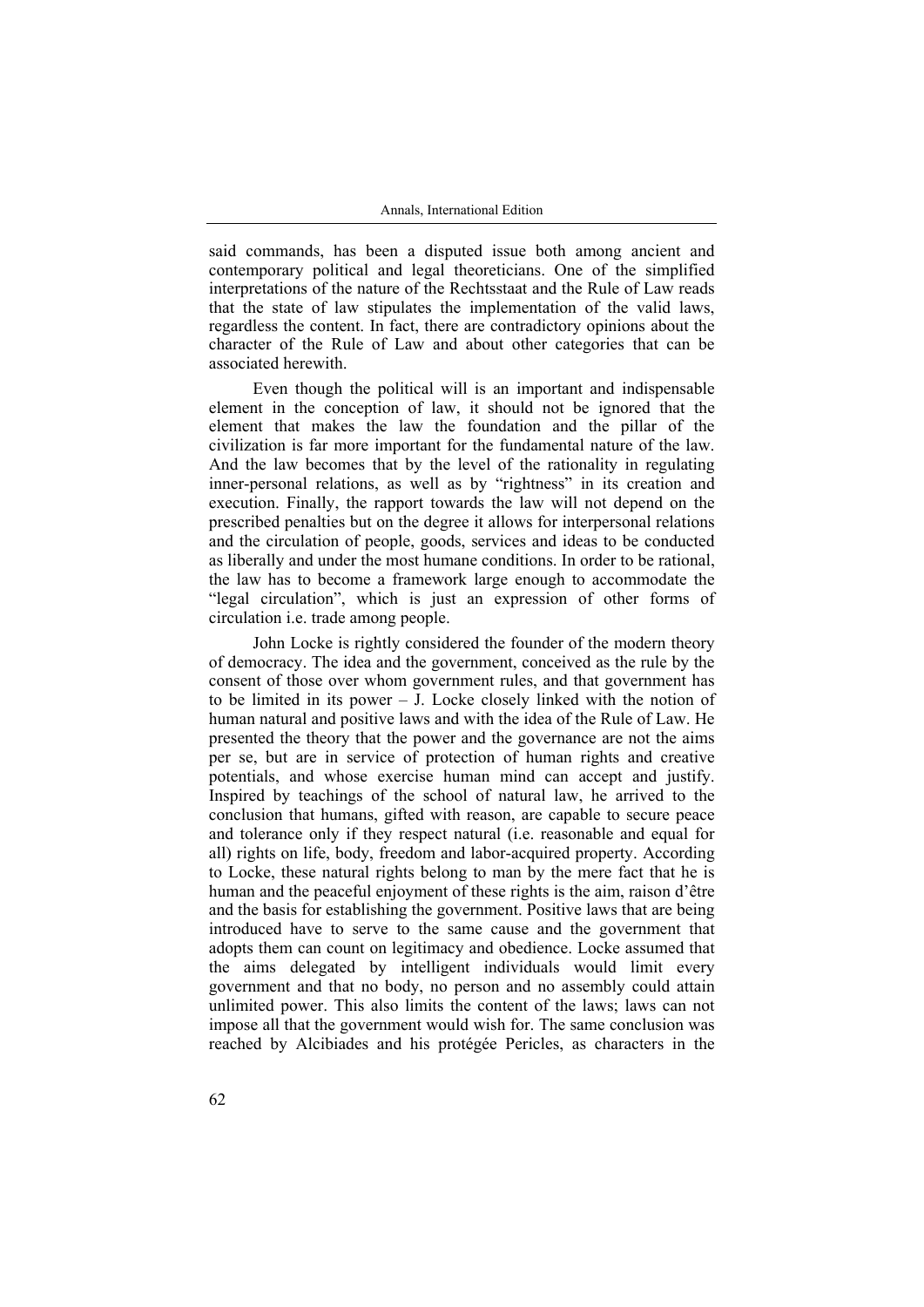dialog given by Xenophon in "Memories on Socrates"<sup>31</sup>. Later on, Rousseau considered it the opposite, in relation to the "general will"("*volonté general*"), that is conceived as absolutely independent and can decide on everything. It is true that throughout history the will of those powerful enough often prevailed. Whatever was desired could have been put into law.<sup>32</sup> In the name of human rights Locke had the thesis about freedom within the legal framework, but with intelligent laws whose characteristics he described in *Second discussion on government*: "The objective of the law is not to abolish or limit but to keep and augment freedom(...) where there is no law there is no freedom<sup>333</sup>. According to him, positive laws have to fulfill certain conditions if to be considered as laws in the true sense. Locke mentions some very important characteristics of the sensible laws and the Rule of Law.<sup>34</sup>

The Rule of Law should not have a narrow interpretation, as being the implementation of the law (regulation) passed by one government. This misconception is deeply rooted not only among power-holders, who create the "law" they rule by, but also among those ruled by that law. Each government tends to present as "law" its orders (norms, regulations) that are deriving from its will and force. The implementation of such "law" is considered as establishment of the "legal state" (*Rechtsstaat*) or the Rule of Law. Still, from the point of view of legal philosophy, it can not be accepted that the law is any set of norms supported by the monopoly of the state force, even when it is done as a part of common proceedings. A critical distance towards the content of the positive law has to be taken. Only after examining the content of the law and norms and its aptness to be brought universal i.e. if the said law can be generalized (the law that becomes compulsory for all that are in the situations envisaged in broader terms by the mentioned law), it is possible to evaluate that it is the law in the sense of legal philosophy. Cicero and Aurelius Augustin and later on a number of jurists, including Gustav Radbruh, considered that some laws deserve to be called such to the same extent as rules of a band of criminals.

<sup>31</sup> Ksenofont, Memories on Socrates, Belgrade, BIGZ 1980,Milos N. Djuric translated from the original, "Introduction: Xenophon and the main sources of knowing the historically realistic Socrates", and wrote remarks and explanations.

<sup>32</sup> Roman jurist Ulpianus concluded for the period of prinicpates in Rome that **"**Quidquid principi placuit legis habet vigorem". In France there was a saying "if the king wants it, the law will include it" the absolute King of France, Luis XIV is remembered by the saying "State, that is I". In XX century there was a phenomenon of the leader (duce, furer, caudillio, wise leader) who gained absolute power through non-constitutional factors, and each could say state or party is myself.

<sup>33</sup> Locke, *Two Treatises of Government, Second Treatise*, ch. VI, p. 57.

<sup>34</sup> Ditto, ch. XI, p. 135–142.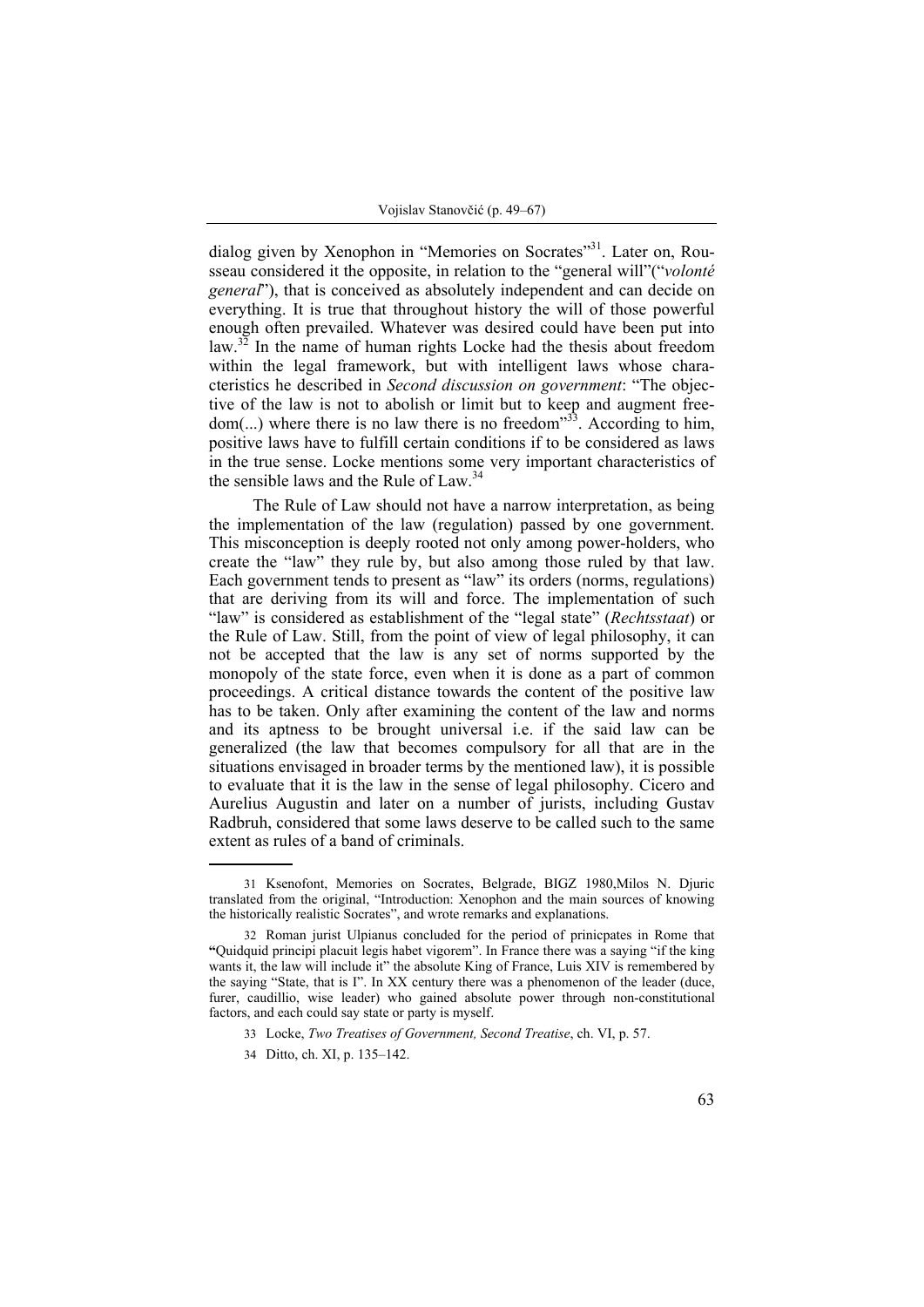Emmanuel Kant, guided by a golden rule – not to do to the others what we don't want to be done to us, with his categorical imperative gave an important guiding principle to all lawmakers: to pass the laws that can be applied universally, which are reasonable and which will not be seriously objected to. This means that the passed regulation should be universally applicable and equal for all. Nevertheless, we often witness the situations when adopted rules can hardly be justified or the situations where one side or group is not willing to grant the same rights they enjoy to the other group and vice versa. It is contrary to the notion of the Rule of Law principle. The Rule of Law, among other, signifies the equal rights and obligations for all, which further means equal legal opportunities for all.

The Rule of Law and democracy can be considered as complementary. In most cases they are developed in parallel but if one has to choose, some great political theorists would advise that it is more important to establish the Rule of Law. It is due to the fact that the democracy without the Rule of Law, i.e. when not founded on constitutional limitations, becomes the mere expression of the will of majority or of those who can easily manipulate with the same<sup>35</sup>. Theory on the Rule of Law assumes that each power has to be limited, even the power of people. That is the essence of the Rule of Law. Also, the important thinkers stressed the great significance of the Rule of Law for economic and social prosperity, while democracy was not put on the same level of importance. David Hume for example considered that the democracy is not necessary for the successful market economy but that the Rule of Law is absolutely vital for it.

The development of the modern theory of democracy accentuated the thoughts that the principles of the Rule of Law include certain humanistic values, institutional setup and procedural guaranties, which eliminates absolutism and partiality as well as provide limited power, independent judiciary, appropriate status of individual within the system and especially towards governing bodies and courts. In addition, rights of

<sup>35</sup> This situation is well illustrated in several papers presented on the conference held in the Serbian Academy of Science and Art (SASA) in 1996, with the topic *Establishing the modern democratic legal state in Serbia*. The conditions of constitutional and legal system were strongly criticized, and its lack of pre-conditions for creation of the legal state and the Rule of Law (although this principle was included in the Constitution from 1990). Presented papers were published: Miodrag Jovicic (editor) *Establishing the modern democratic legal state in Serbia,* Belgrade SASA. The publication accentuates in a well substantiated manner the importance and the need that the idea of the legal state is materialized as well as the great difficulties and obstacles on this road, both those related to authoritarian character of the existing constitutional solutions at the time as well as difficult situation caused by a lawless elements on a large scale, within the state.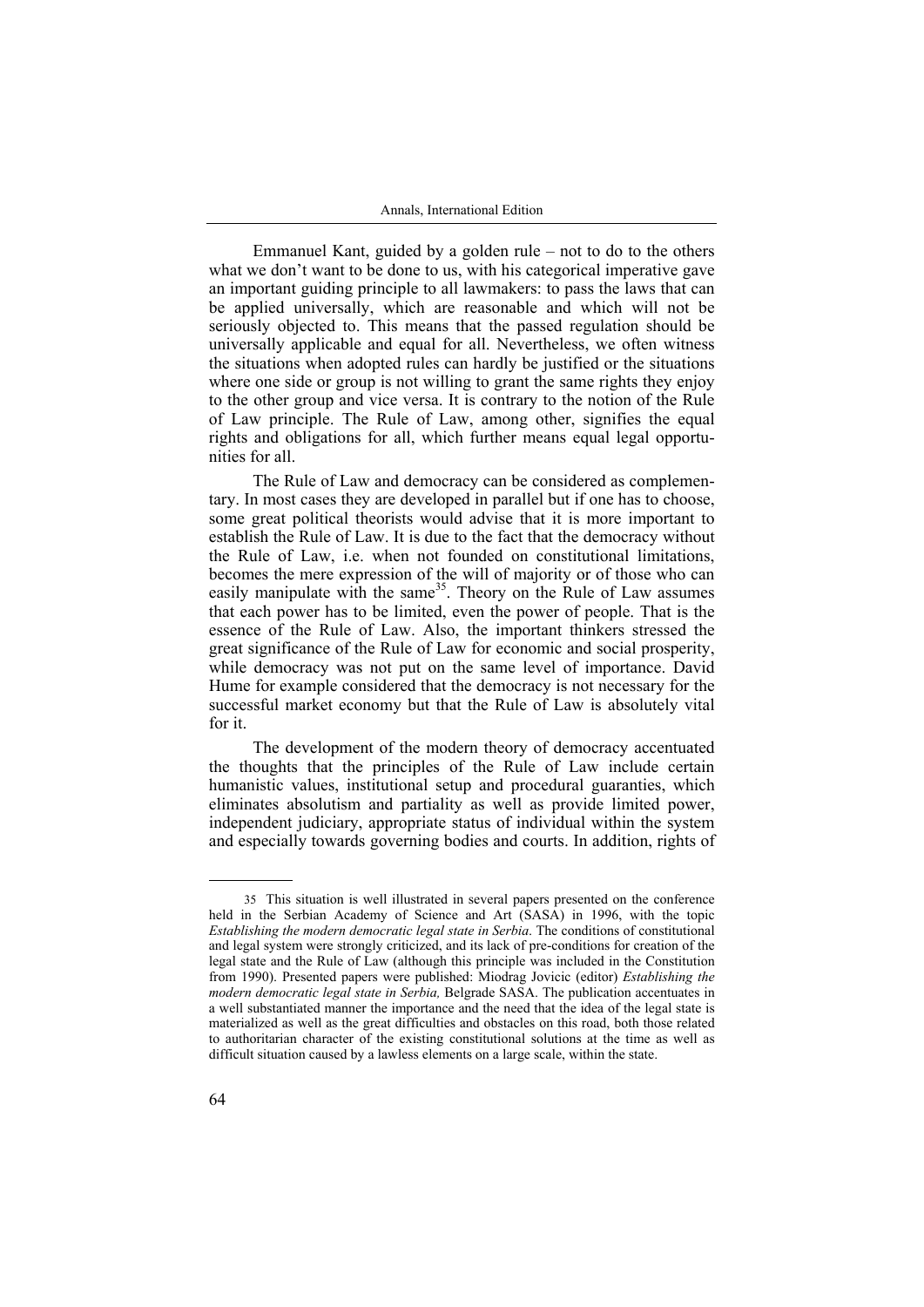minorities (political, religious, ideological and more recently ethnic) and the rights of individuals as humans and citizens, from XVII and XVIII cent. have gradually become a corrective measure for the rule of majority or a criteria for "good governance" and that dimension has to be secured by the Rule of Law, equally for all. Freedom of expression (for which the freedom of the press has later become almost as a synonym) and freedom to create associations complemented these conditions and became part of the modern conception of democracy. Majorization can be mentioned as a possible negative side of the principle of majority rule, if this principle is taken as exclusive, absolute and without limits.

It is possible that a group which is opposed to majorization in the wider community exercises the same on the local level. For that reason certain constitutional and legal solutions and limitations can be of a great importance. At any rate, it confirms the thought that the constitutional democracy is by definition such a democracy that does not give absolute power to majority<sup>36</sup>.

During the development of post communist societies lots of old questions re-emerge, in regards to fundamental values, institutions, acts. In these societies there is a tendency to interpret democracy as a widespread support without taking into consideration the institutional framework and procedures. With this tendency the democracy is seen only as (unlimited) rule of majority, whose unacceptable character we already dealt with.

There is an important dilemma, dating from the ancient times, about the possible contradiction between what is reasonable and suitable to provide certain values and which have to be included in principles and structure of the system on one hand; and on the other hand what has a support from majority and thus becomes predominant, influential and the basis of power, which has to be limited, civilized and directed by the Rule of Law.

Constitutionalism restricts the government and regulates the relations between the citizens and the government by tying the functions of the latter to the consent of the former. It also regulates the institutional options and modalities the government is voted for, conducted and replaced. Valid (legitimate) title (titulus) acquired on elections is one element, and the other, more important is the lawful and rational exercise or use of power. As already mentioned, nowadays support by the majority is only compulsory but not a sufficient condition for one government to be legitimate and for its regulations to be considered laws in juro-philosophical sense.

<sup>36</sup> Carl Ј. Friedrich, *Constitutional Government and Democracy* (1937), Waltham – London, Blaisdell, 1968. On Serbian: Podgorica, CID, 2005.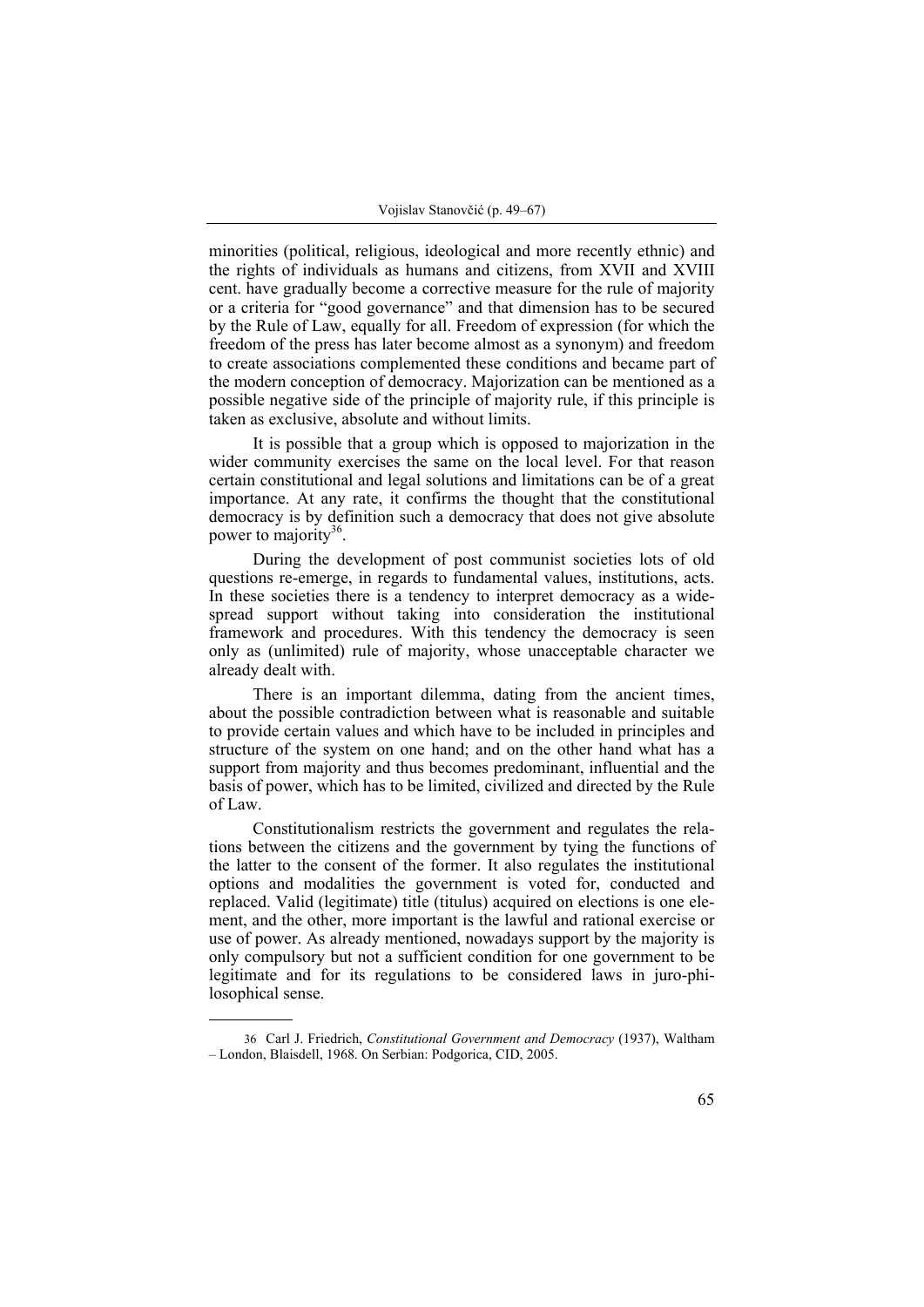The Rule of Law placed the legal principle before "state interests" and we tend to interpret it before the state as a whole, under certain, normal circumstances. It also assumes the durability of rights and obligations, the idea of continuity and the respect of the acquired rights. The word democracy is often used these days in order to stress the model of a good government, although is does not correspond to the proper meaning of the word (demos and kratein-people and to rule). It would be more appropriate to use the term "constitutional democracy" or "constitutional government", which is in its nature a poliarchy, i.e. it is characterized by a certain dispersion of power in society (not only based on the division of power but also on mutual limitations deriving hereto and control mechanisms with participants outside of the governmental structures, like political parties, non governmental organizations, church, unions, professional and economic associations, important economic organizations etc), and also by division of power and distribution of authority within the government structure.

Writers like Carl Friedrich, who use terms "constitutional government" and "constitutional democracy" or Robert Dahl, who created the term "poliarchy" and deals especially with issues of procedural democracy, then Giovanni Sartori who analytically studies the role of parties in the democracy, Arend Lijphart, who more then any other author develops the ideas of so-called con-social democracy apt for multinational communities, Norberto Bobio, and the others show commitment to democracy while questioning different classical postulates.

Their ideas are very encouraging in every work on building democratic legal state, or as we prefer to call it –the Rule of Law– as well as on overcoming the obstacles, primarily of the political nature. This is the task of utmost importance in the long run and requires considerable period of time and great efforts to be invested.

The Rule of Law and the rule of majority have to exist jointly, and the governing of people has to be limited and regulated by rules, constitutionalism, division of power and independent judiciary (especially by the role of the Constitutional Court).

\* \* \*

The Rule of Law has to keep the rule of majority in the frame of civilized and regulated behavior, in line with regulations that are accepted by a general consent in the society. The rule of majority which governs by pure will or power, without foundations laid by the Rule of Law, would be a defective type of government.

At the same time, government that rules by the most rational regulations, but forced upon the majority, without its participation and